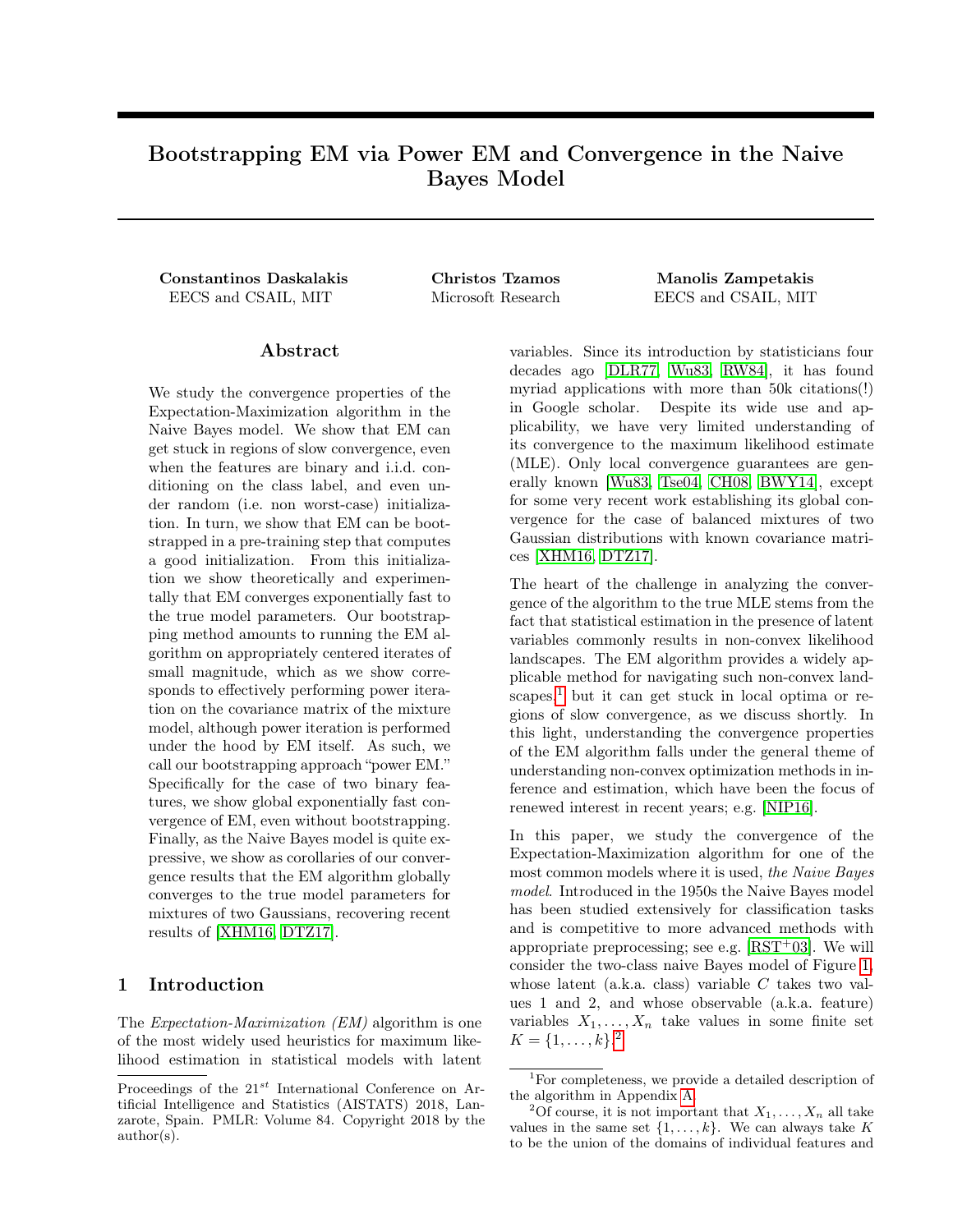<span id="page-1-0"></span>

Figure 1: The Naive Bayes Classifier

Throughout the paper we will assume for simplicity that  $C$  takes values 1 and 2 uniformly at random, i.e., that the two classes are equally likely. We call such models balanced. As the graphical representation of the model implies, conditioning on the value of the class label C, the variables  $X_1, \ldots, X_n$ , representing the values of different features, are independent.

Our goal is to understand whether the Expectation-Maximization (EM) algorithm of Dempster et al. [\[DLR77,](#page-7-1) [Wu83\]](#page-8-1) is able to identify the unknown parameters of the model, i.e. the distribution of each feature, conditioning on each possible value of the class variable  $C$ . As we have already discussed, the difficulty in analyzing EM stems from the nonconvex likelihood landscape that it is trying to navigate. To isolate the complexity arising from the nonconvexity of the likelihood landscape from the errors arising from sampling, recent work on EM has focused on the so-called population version of the EM algorithm [\[BWY14,](#page-7-3) [XHM16,](#page-8-0) [DTZ17\]](#page-7-0), where we assume access to infinitely many samples from the mixture distribution. Studying the population version of the algorithm disentangles the study of whether EM is able to navigate the non-convex likelihood landscape from sampling errors. Moreover, as exhibited by recent work, understanding the behavior of the population version can often be leveraged to also bound its error rate in the finite sample regime. Accordingly, we start our investigation in this paper with studying the convergence properties of the population version of the EM algorithm in the Naive Bayes model. We then extend our results to obtain error rates in the finite sample regime. We also perform experimental evaluation of our results, as discussed below.

Our Results. Let us first anchor our expectations about the behavior of EM in the Naive Bayes model. In Section [6,](#page-5-0) we perform simulations showing that the algorithm may get stuck in regions with very slow convergence, even when the features are binary and i.i.d. conditioning on the class label, but the EM algorithm is agnostic of this symmetry in the features. In fact, as we show, this happens with large probability

even from random initialization. Our simulations are discussed in Section [6](#page-5-0) and Figures [7–](#page--1-1)[9,](#page--1-2) although the notation of Section [2.1](#page-2-0) is needed to understand the discussion and the figure captions.

Given our simulation results we cannot hope for global and fast convergence of the EM algorithm in the Naive Bayes model. So what we do next is (1) identify models in which global and exponentially fast convergence of the EM algorithm holds; (2) identify models where global and exponentially fast convergence can be guaranteed under a good initialization; and (3) identify ways to perform a good initialization.

Here are our findings on the first front.

<span id="page-1-1"></span>Theorem 1 (Global Convergence 1). Consider samples from a balanced two-class Naive Bayes model with 2 binary features. Then population EM converges exponentially fast to maximum likelihood parameters from any initialization. Moreover, the true model parameters are non-identifiable in this case and, in particular, EM converges to a curve of solutions containing the true model parameters.

<span id="page-1-2"></span>**Theorem 2** (Global Convergence 2). Consider samples from a balanced two-class Naive Bayes model with binary features that are i.i.d. conditioning on the class label. Suppose that EM is cognizant of the symmetry of the features. Then population EM converges exponentially fast to the true model parameters from any initialization.

Theorem [1](#page-1-1) appears as Theorem [7](#page-3-0) in Section [3,](#page-3-1) and Theorem [2](#page-1-2) appears as Theorem [8](#page-4-0) in Section [4.](#page-3-2) The notation of Section [2.1](#page-2-0) is needed to understand the statements of the latter theorems, but they are restatements of Theorems [1](#page-1-1) and [2.](#page-1-2) All statements apply to the population EM iteration [\(2.2\)](#page-3-3) derived in Section [2.1.](#page-2-0)

Exploiting the expressive power of the Naive Bayes model, we derive as corollary of Theorem [2](#page-1-2) that the population EM algorithm exhibits exponentially fast and global convergence to the true model parameters for balanced mixtures of two single-dimensional Gaussians, recovering recent results of [\[XHM16,](#page-8-0) [DTZ17\]](#page-7-0).

Theorem 3 (Global Convergence 3). Consider samples from a balanced mixture of two single-dimensional Gaussians with known variances. Then population EM converges exponentially fast to the true model parameters from any initialization.

As we have already discussed, in the setting of Theorem [2,](#page-1-2) if EM is agnostic to the symmetry of the features, then it may get stuck in regions of very slow convergence. What we study next is whether there exists a canonical initialization of the EM algorithm that lands it in a region of fast convergence. We pro-

rename its elements so that the resulting set is  $\{1, \ldots, k\}$ .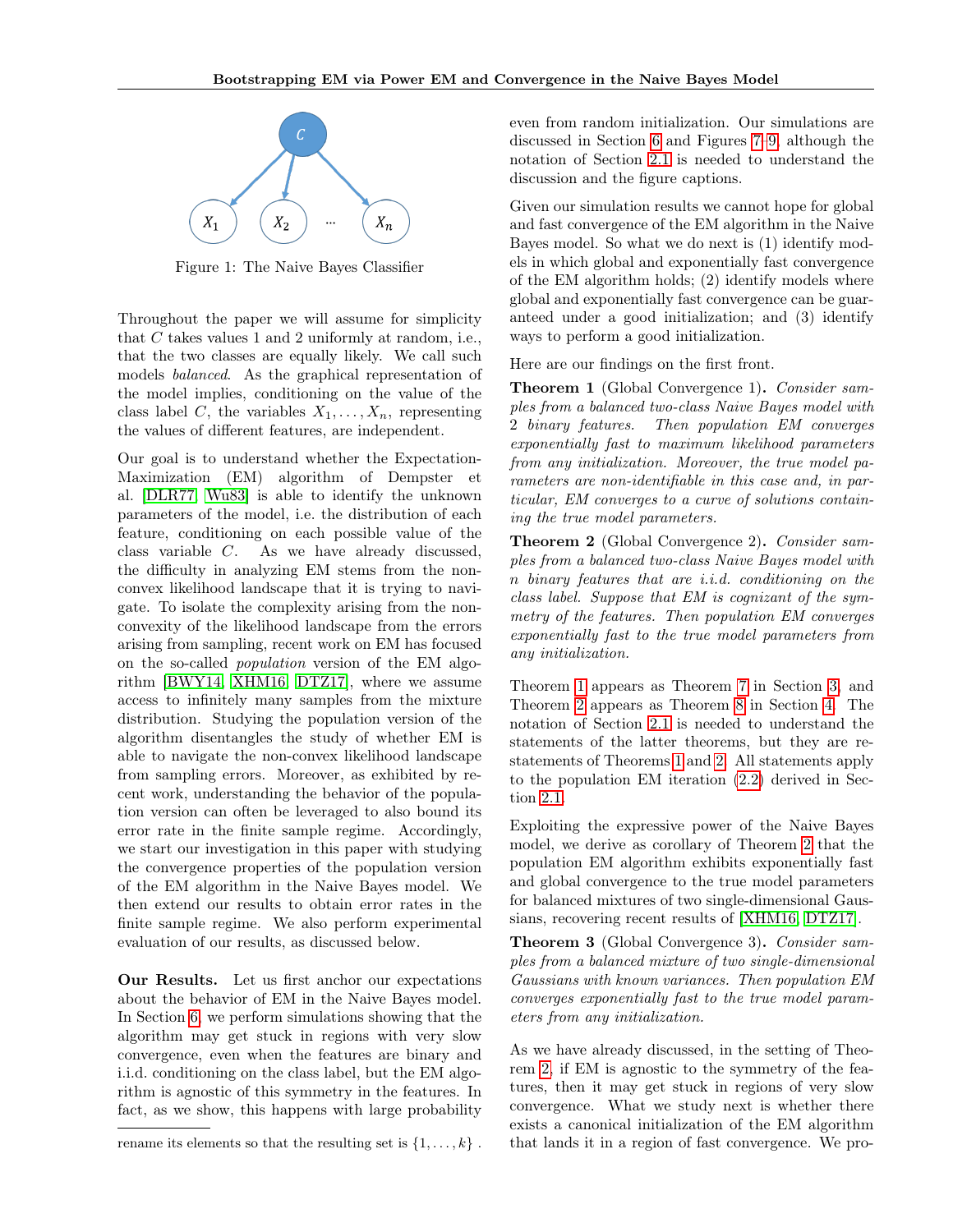pose a particular kind of initialization which amounts to bootstrapping EM itself. In particular, we propose to run EM on appropriately centered iterates of small magnitude. In this regime, we show that EM iterations effectively perform power iterations on the covariance matrix of the mixture model.

Theorem 4 (PowerEM). Consider samples from a balanced two-class Naive Bayes model with n features taking  $k$  values. In particular, let us view the Naive Bayes model as sampling vectors  $\boldsymbol{x} \in \{0,1\}^{k \cdot n}$ , where  $x_{ii} = 1$  iff the *i*-th feature takes the *j*-th value. As the magnitude of the EM iterate tends to 0, the iteration of population EM converges to the power iteration on the covariance matrix of the distribution.

See Theorem [10](#page-5-1) for a more detailed description of our result. Both statements apply to the population EM iteration [2.1](#page-2-1) as derived in Section [2.](#page-2-2) We call performing EM iterations in the small-magnitude-iterate regime "PowerEM."

Our proposed initialization procedure is to run PowerEM (i.e. run EM with small magnitude iterates) for a few steps, then blow up the magnitude of the resulting iterate and continue with EM iterations. We call this algorithm "Power Pretrained EM," and we detail it in Section [7.1.](#page-5-2) We show the following.

<span id="page-2-3"></span>Theorem 5 (Exponentially Fast Convergence of Power Pretrained EM). Consider samples from a balanced two-class Naive Bayes model with n binary features that are i.i.d. conditioning on the class label. Suppose that EM is ignorant of the symmetry of the features. Then Power Pretrained EM converges exponentially fast to the true model parameters.

See Theorem [11](#page-6-0) for a more detailed statement. Recall that without the PowerEM iterations, EM would get stuck in regions of slow convergence, as shown by our simulation results discussed earlier. While our theoretical guarantees (of Theorem [5\)](#page-2-3) that the Power Pretrained EM algorithm converges to the true model parameters holds for the case of symmetric features, we perform simulations to study the superiority of Power Pretrained EM in broader settings. Our simulation results are discussed in Sections [7.](#page-5-3) For example, Figure [13](#page--1-3) shows how the Power Pretrained EM (orange graph) performs significantly better compared to randomly initialized EM (blue graph), with the quality of the Power Pretrained EM improving with the number of steps of Power EM performed (left to right).

Finally, while our theoretical results stated above pertain to the population EM algorithm, we can exploit our analysis to obtain finite sample statements.

Theorem 6 (Finite Samples). In the settings of Theorems [1](#page-1-1)[–5,](#page-2-3) the error rate of the finite sample EM algoorems 1–5, the error rate of the finite sample EM algorithm is  $O(n/\sqrt{N})$ , where N is the number of samples.

## <span id="page-2-2"></span>2 Preliminaries

We derive the update rule of the population EM algorithm for the two-class Naive Bayes model described in Section [1.](#page-0-2) We will assume, without loss of generality, that the marginal distribution of each feature is uniform over  $K$ . If this is not the case, we can agnostically with respect to the parameters of the model that we do not know—process the samples we receive to make the feature marginals uniform over  $K$ in a way that we also know a one-to-one correspondence between the parameters of the resulting Naive Bayes model and the original Naive Bayes model. This is explained in Appendix [B.](#page--1-4) With this assumption, we can parametrize the Naive Bayes model with  $n$  vectors  $\mu_1, \ldots, \mu_n \in [-1,1]^k$  satisfying  $\mu_i \cdot \mathbf{1} = 0$  so that the distribution of feature  $i$  conditioning on the class label being 1 and 2 respectively is

$$
\frac{1+\mu_i}{k} \text{ and } \frac{1-\mu_i}{k}.
$$

For a Naive Bayes model parametrized by a vector  $\mu$ , we will denote by  $p_{\mu}$  its probability distribution. We will view  $p_{\mu}$  as a distribution sampling vectors  $\mathbf{x} = (\mathbf{x}_1, \dots, \mathbf{x}_n) \in \{0, 1\}^{k \cdot n}$ . Each  $\mathbf{x}_i$  is a vector in  $\{0,1\}^k$  representing the state of feature *i*; in particular,  $x_{ij} = 1$  iff feature *i* takes value *j*.

The population EM update for the Naive Bayes model is presented in Lemma [1,](#page-2-4) whose proof is provided in Appendix [A.1.](#page--1-5)

<span id="page-2-4"></span>**Lemma 1** (Population EM update). If  $\lambda^{(t)}$  =  $(\lambda_1^{(t)}, \ldots, \lambda_n^{(t)})$  is the current estimate of the parameters  $\mu = (\mu_1, \ldots, \mu_n)$  of the Naive Bayes model, the new estimate  $\lambda^{(t+1)}$  after one iteration of the population EM algorithm is

<span id="page-2-1"></span>
$$
\boldsymbol{\lambda}^{(t+1)} = k \mathop{\mathbb{E}}_{\boldsymbol{x} \sim p_{\boldsymbol{\mu}}} \left[ \tanh \left( \tanh^{-1}(\boldsymbol{\lambda}^{(t)}) \cdot \boldsymbol{x} \right) \left( \boldsymbol{x} - \boldsymbol{1} \frac{1}{k} \right) \right] \tag{2.1}
$$

where tanh<sup>-1</sup>( $\lambda$ <sup>(t)</sup>) denotes the vector resulting from pointwise application of tanh<sup>-1</sup> on the coordinates of  $\boldsymbol{\lambda}^{(t)}, \ i.e. \ \tanh^{-1}(\boldsymbol{\lambda}^{(t)}) = \left(\tanh^{-1}\left(\lambda_{ij}^{(t)}\right)\right)_{ij}.$ 

### <span id="page-2-0"></span>2.1 The Binary Features Case

When the features are binary  $(k = 2)$ , we can simplify our notation somewhat. First, we can shrink  $x$  to a  $n$ -dimensional vector as, if we know that feature  $i$  does not take value 1 (respectively 2), we can deduce that it takes value 2 (respectively 1). In fact, for convenience we will think of x as a  $\pm 1$  vector (rather than a  $0/1$ vector that we have used in previous sections), where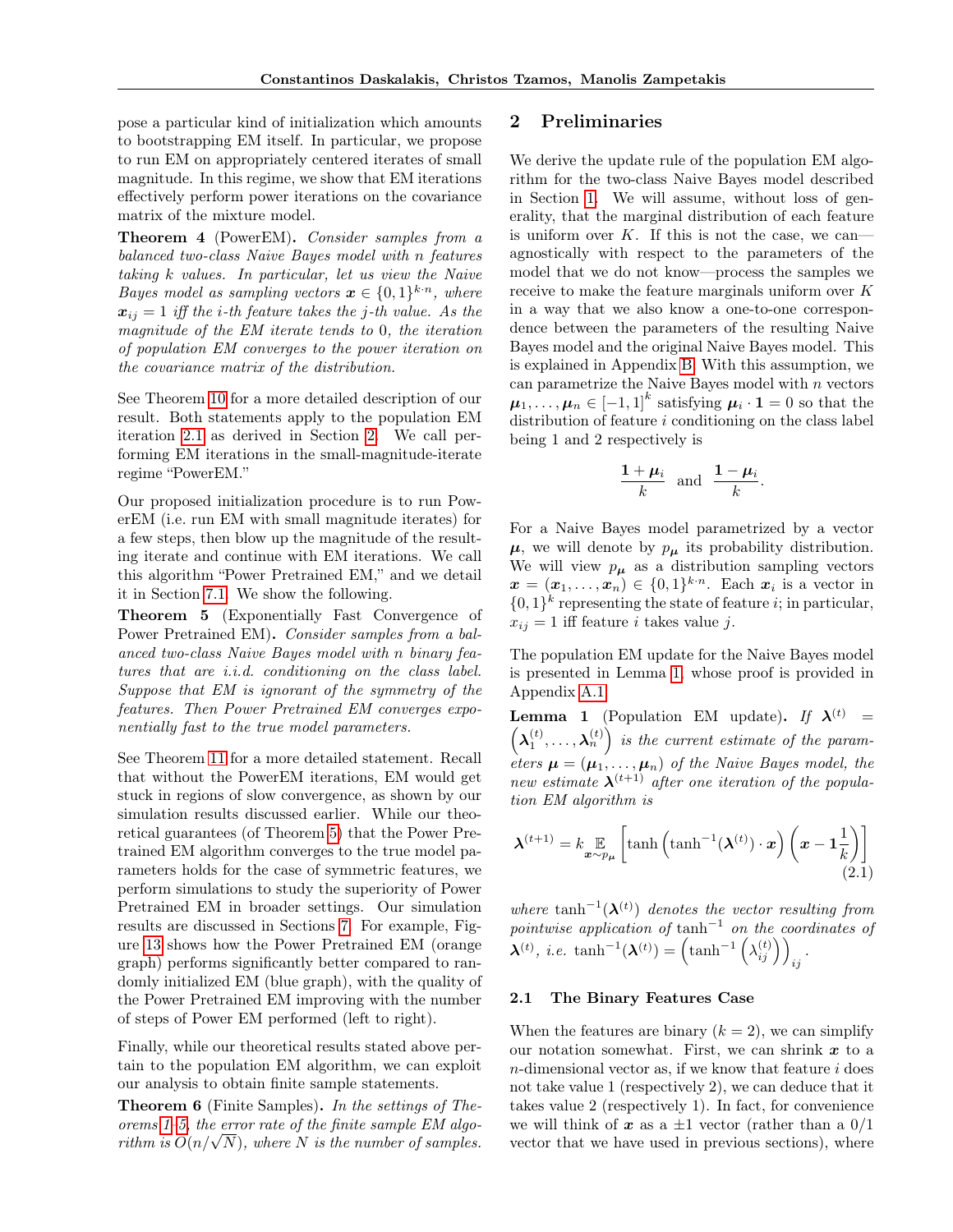$x_i = 1$  iff feature *i* takes value 1. Under our uniform feature marginals assumption, we can similarly shrink vector  $\mu$  to a *n*-dimensional vector in  $[-1, 1]^n$ , with the understanding that  $\frac{1}{2}(1 + \mu_i)$  is the probability that feature  $i$  takes value 1, conditioning on the class label being 1, and  $\frac{1}{2}(1 - \mu_i)$  is the probability that feature  $i$  takes value 1, conditioning on the class label being 2.

With these simplifications in notation, we will think of  $p_{\mu}$  as a distribution supported on  $\{\pm 1\}^n$  and parametrized by  $\mu \in [-1, 1]^n$ . We will also denote by  $d_{\mu}$  the conditional of  $p_{\mu}$ , conditioning on the class label being 1. This is a product measure over  $\{-1,1\}^n$ where the distribution of the *i*<sup>th</sup> feature has mean  $\mu_i$ . It is easy to see that the conditional of  $p_{\mu}$ , conditioning on the class label being  $-1$ , is  $d_{-\mu}$ , and

$$
p_{\mu} = \frac{1}{2}d_{\mu} + \frac{1}{2}d_{-\mu}.
$$

The population version of the expectationmaximization algorithm in this setting maintains a guess  $\lambda \in [-1, 1]^n$  of the parameter  $\mu$ .

<span id="page-3-4"></span>Lemma 2 (Naive Bayes EM with Binary Features). Consider the population EM algorithm for the Naive Bayes model with *n* binary features described above. If  $\boldsymbol{\lambda}^{(t)}\ =\ \left(\lambda^{(t)}_1,\ldots,\lambda^{(t)}_n\right)\,$  is the current estimate of the parameters  $\mu = (\mu_1, \ldots, \mu_n)$  of the Naive Bayes model, the update that the population EM algorithm will perform is:

$$
\boldsymbol{\lambda}^{(t+1)} = \mathop{\mathbb{E}}_{\boldsymbol{x} \sim d_{\boldsymbol{\mu}}} \left[ \tanh \left( \tanh^{-1}(\boldsymbol{\lambda}^{(t)}) \cdot \boldsymbol{x} \right) \boldsymbol{x} \right] \qquad (2.2)
$$

where tanh<sup>-1</sup>( $\lambda$ <sup>(t)</sup>) denotes the vector resulting from pointwise application of tanh<sup>-1</sup> on the coordinates of  $\boldsymbol{\lambda}^{(t)}$ , *i.e.* tanh<sup>-1</sup> $(\boldsymbol{\lambda}^{(t)}_i) = (\tanh^{-1}(\lambda_i^{(t)})\)$ .<br>*i* 

### The proof of Lemma [2](#page-3-4) appears in Appendix [A.2.](#page--1-6)

Remark. Note both the similarity and the dissimilarity of Eq. [\(2.2\)](#page-3-3) and our iteration for non-binary features of Eq  $(2.1)$ . In both cases the iteration of the algorithm is compactly expressible in terms of the  $tanh(\cdot)$  and its inverse. On the other hand, the binary case allows for a further simplification seen in Eq  $(2.1)$ , where the update is expressed as an expectation with respect to one of the two conditionals of the mixture. It is interesting to observe the similarity of this expression with the population EM iteration applied to mixture of two Gaussians with known covariances [\[DTZ17,](#page-7-0) [XHM16\]](#page-8-0). We will explore this connection more in Section [5.](#page-4-1)

## <span id="page-3-1"></span>3 Two Binary Features Convergence

In this section, we study the convergence of the EM iteration [\(2.2\)](#page-3-3) as presented in Lemma [2](#page-3-4) for the case of two binary features  $(n = 2)$ . Interestingly, we show that in this case it is information theoretically impossible to estimate the true parameters  $\mu = (\mu_1, \mu_2)$  exactly. Instead, any vector of parameters  $\boldsymbol{\mu}' = (\mu'_1, \mu'_2)$ that satisfies  $\mu'_1 \mu'_2 = \mu_1 \mu_2$  is a valid maximum likelihood solution for the estimation task. We prove that the EM iteration [\(2.2\)](#page-3-3) converges geometrically to such a maximum likelihood solution  $\lambda^*$  with  $\lambda_1^* \lambda_2^* = \mu_1 \mu_2$ .

<span id="page-3-5"></span>

Figure 2: EM paths  $(\lambda_1^{(0)}, \lambda_2^{(0)}) \rightarrow \dots \rightarrow (\lambda_1^{(t)}, \lambda_2^{(t)})$ under different initializations for  $\mu = (1/2, 1/2)$ . The iterations converge to the curve(s)  $\lambda_1 \lambda_2 = 1/4$ .

<span id="page-3-3"></span><span id="page-3-0"></span>Theorem 7. Consider the population EM algorithm for the Naive Bayes model with two binary features. Let  $\mathbf{\lambda}^{(t)} = \left(\lambda_1^{(t)}, \lambda_2^{(t)}\right)$  be the estimate of the parameters  $\mu = (\mu_1, \mu_2)$  of the Naive Bayes model at step t. We have that

$$
\left|\lambda_1^{(t+1)}\lambda_2^{(t+1)} - \mu_1\mu_2\right| \leq \sqrt{1 - \mu_1\mu_2} \left|\lambda_1^{(t)}\lambda_2^{(t)} - \mu_1\mu_2\right|.
$$

Moreover, any estimate  $\lambda$  such that  $\lambda_1 \lambda_2 = \mu_1 \mu_2$  has the same likelihood and hence it is information theoretically impossible to distinguish between them.

We present the proof of Theorem [7](#page-3-0) in Appendix [C.](#page--1-7) Figure [2](#page-3-5) illustrates the behavior of the EM algorithm in a typical scenario with two binary features.

## <span id="page-3-2"></span>4 Many i.i.d Features Convergence

We now focus on a case with many different features that are all independently and identically distributed (i.i.d), i.e. all the means  $\mu_i$  are equal to  $\mu$ . Starting from an initial guess  $\boldsymbol{\lambda}^{(0)} = (\lambda^{(0)}, ..., \lambda^{(0)})$  with equal coordinates, the EM iteration of Lemma [2](#page-3-4) can be writ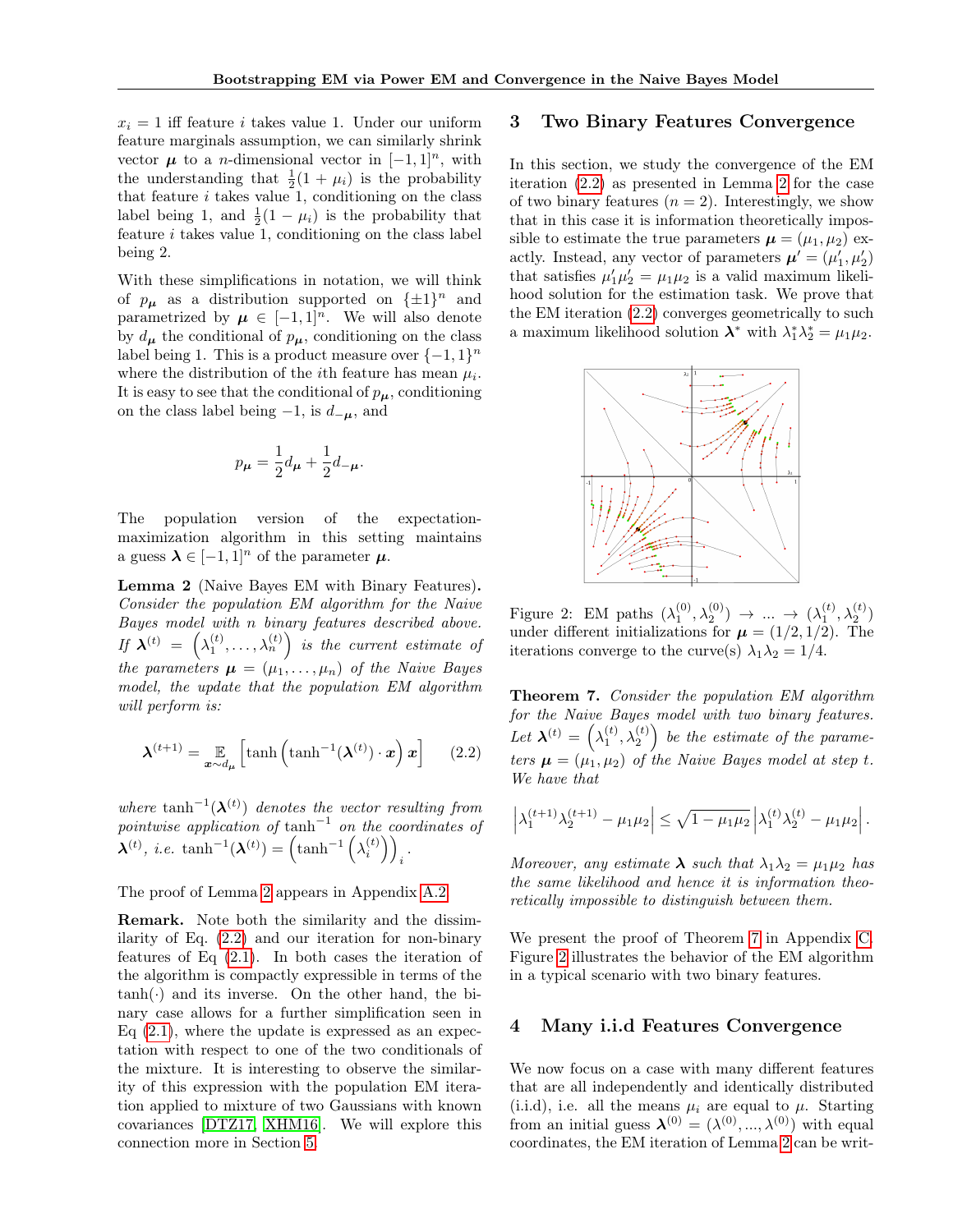ten as follows

$$
\lambda_i^{(t+1)} = M_i(\lambda^{(t)}, \boldsymbol{\mu})
$$
  
=  $\mathbb{E}_{\boldsymbol{x} \sim d_{\boldsymbol{\mu}}} \left[ \tanh \left( \tanh^{-1}(\lambda^{(t)}) \left( \sum_{j=1}^n x_j \right) \right) x_i \right].$ 

Since for all  $i, j, \lambda_i^{(t)} = \lambda_j^{(t)}$  we get that  $\lambda_i^{(t+1)} = \lambda_j^{(t+1)}$  as well. Figure [5](#page--1-8) in Appendix [J](#page--1-0) shows how the iteration function looks like together with its fixed points for  $n = 5$  and  $\mu = 1/2$ .

We now show that  $M_i(\cdot, \mu)$  is an increasing function. Since  $M_i(\lambda^{(t)}, \mu) = M_j(\lambda^{(t)}, \mu)$ , we can write

$$
\lambda_i^{(t+1)} = M_i(\lambda^{(t)}, \mu) = \frac{1}{n} \sum_{j=1}^n M_j(\lambda^{(t)}, \mu)
$$

$$
= \frac{1}{n} \mathbb{E}_{\mathbf{x} \sim d_\mu} \left[ \tanh \left( \tanh^{-1}(\lambda^{(t)}) \sum_{j=1}^n x_j \right) \sum_{j=1}^n x_j \right]
$$

which implies that

$$
\frac{dM_i}{d\lambda}(\lambda^{(t)}, \mu) = \mathop{\mathbb{E}}_{\boldsymbol{x} \sim d_{\mu}} \bigg[ \tanh' \Big( \tanh^{-1}(\lambda^{(t)}) \sum_{j=1}^{n} x_j \Big) + \tanh^{-1'}(\lambda^{(t)}) \Big( \sum_{j=1}^{n} x_j \Big)^2 \bigg].
$$

Since  $\tanh'(\cdot)$  and  $\tanh^{-1'}(\cdot)$  are both positive functions, we get that  $M_i$  is an increasing function of  $\lambda$ .

Now we proceed to bound the convergence rate of the EM iteration. To derive the convergence rate bound we follow the sensitivity method developed in [\[DTZ17\]](#page-7-0) and we get the following theorem.

<span id="page-4-0"></span>Theorem 8. Consider the population EM algorithm for the Naive Bayes model with  $n > 2$  *i.i.d features,* where  $\mu = \mu_i = \mu_j > 0$ . When initialized at a point  $\boldsymbol{\lambda}^{(0)}$  such that  $\lambda^{(0)} = \lambda_i^{(0)} = \lambda_j^{(0)}$  with  $\lambda^{(0)} > 0$ , the parameters  $\lambda^{(t)}$  satisfy

$$
\left|\lambda^{(t+1)} - \mu\right| \leq \kappa^{(t)}\left|\lambda^{(t)} - \mu\right|,
$$

where

$$
\kappa^{(t)} = \left(1 - \min(\lambda^{(t)}, \mu)^2\right)^{\frac{n-2}{2}}
$$

.

Moreover  $\kappa^{(t)}$  is a decreasing function of t. In particular  $\kappa^{(t)} \leq \kappa^{(0)}$  and hence the above relation implies geometric convergence of EM in this case.

The proof of Theorem [8](#page-4-0) can be found in Appendix [D.](#page--1-9)

Figure [6](#page--1-10) in Appendix [J](#page--1-0) shows experimentally how the distance  $|\lambda^{(t)} - \mu|$  evolves during the EM iterations for  $n = 5$ ,  $\mu = 1/2$  and  $\lambda^{(0)} = 1/10$ . The convergence speed matches the geometric convergence guaranteed by Theorem [8.](#page-4-0)

## <span id="page-4-1"></span>5 Application to Mixture of Single Dimensional Gaussians

In the case of mixture of two Gaussians with known variances and unknown means, the latent variable corresponds to the class number and it takes values 1 and 2 as in the Naive Bayes case as we defined in Section [2.](#page-2-2) The observable random variable  $X$  takes real values and the distribution of  $X$  conditioning on the class label being 1 and 2 respectively is  $\mu$  and  $-\mu$ . Therefore the mixture distribution of the observable variable  $X$  is

<span id="page-4-2"></span>
$$
p_{\mu}(x) = 0.5 \cdot \mathcal{N}(x; \mu, \sigma^2) + 0.5 \cdot \mathcal{N}(x; -\mu, \sigma^2),
$$

where  $\mathcal{N}(x; \mu, \sigma^2)$  is the density at point x of the normal distribution with mean  $\mu$  and variance  $\sigma^2$ . We assume that we know the variance parameter  $\sigma^2$ . For this case [\[DTZ17\]](#page-7-0) have shown that the EM update takes the following form (Equation (3.1) [\[DTZ17\]](#page-7-0))

$$
\lambda^{(t+1)} = M(\lambda^{(t)}, \mu) = \mathbb{E}_{x \sim \mathcal{N}(\mu, \sigma^2)} \left[ \tanh\left(\frac{\lambda^{(t)} x}{\sigma^2}\right) x \right].
$$
\n(5.3)

In this section we reprove the convergence theorems of [\[XHM16,](#page-8-0) [DTZ17\]](#page-7-0), (1D version of Theorem 1 [\[XHM16\]](#page-8-0), Theorem 1 [\[DTZ17\]](#page-7-0)), using as main tool the statement of Theorem [8.](#page-4-0) This way we illustrate the expressive power of the Naive Bayes model and we show that the convergence analysis of EM in this case can serve as a tool for analyzing the convergence properties of EM in other models that can even involve continuous distributions. More precisely the theorem that we prove is the following.

<span id="page-4-3"></span>Theorem 9. In the single dimensional case of balanced mixture of two Gaussian distributions with means  $\mu$  and  $-\mu$  when  $\lambda^{(0)}, \mu > 0$ , the parameters  $\lambda^{(t)}$  defined by [\(5.3\)](#page-4-2) satisfy

 $\left|\lambda^{(t+1)} - \mu\right| \leq \kappa^{(t)} \left|\lambda^{(t)} - \mu\right|$ 

where

$$
\kappa^{(t)} = \exp\left(-\frac{\min(\lambda^{(t)}, \mu)^2}{2\sigma^2}\right)
$$

Moreover  $\kappa^{(t)}$  is a decreasing function of t. In particular  $\kappa^{(t)} \leq \kappa^{(0)}$  and hence the above relation implies geometric convergence of EM in this case.

We present the proof of Theorem [9](#page-4-3) in Appendix [G.](#page--1-11)

Remark. The reduction that is used in the proof can be generalized to mixture of Gaussians in higher dimensions following a similar path. Hence the more general convergence properties of EM in the Naive Bayes model can be used to prove corresponding convergence properties of EM for the case of multidimensional Gaussians.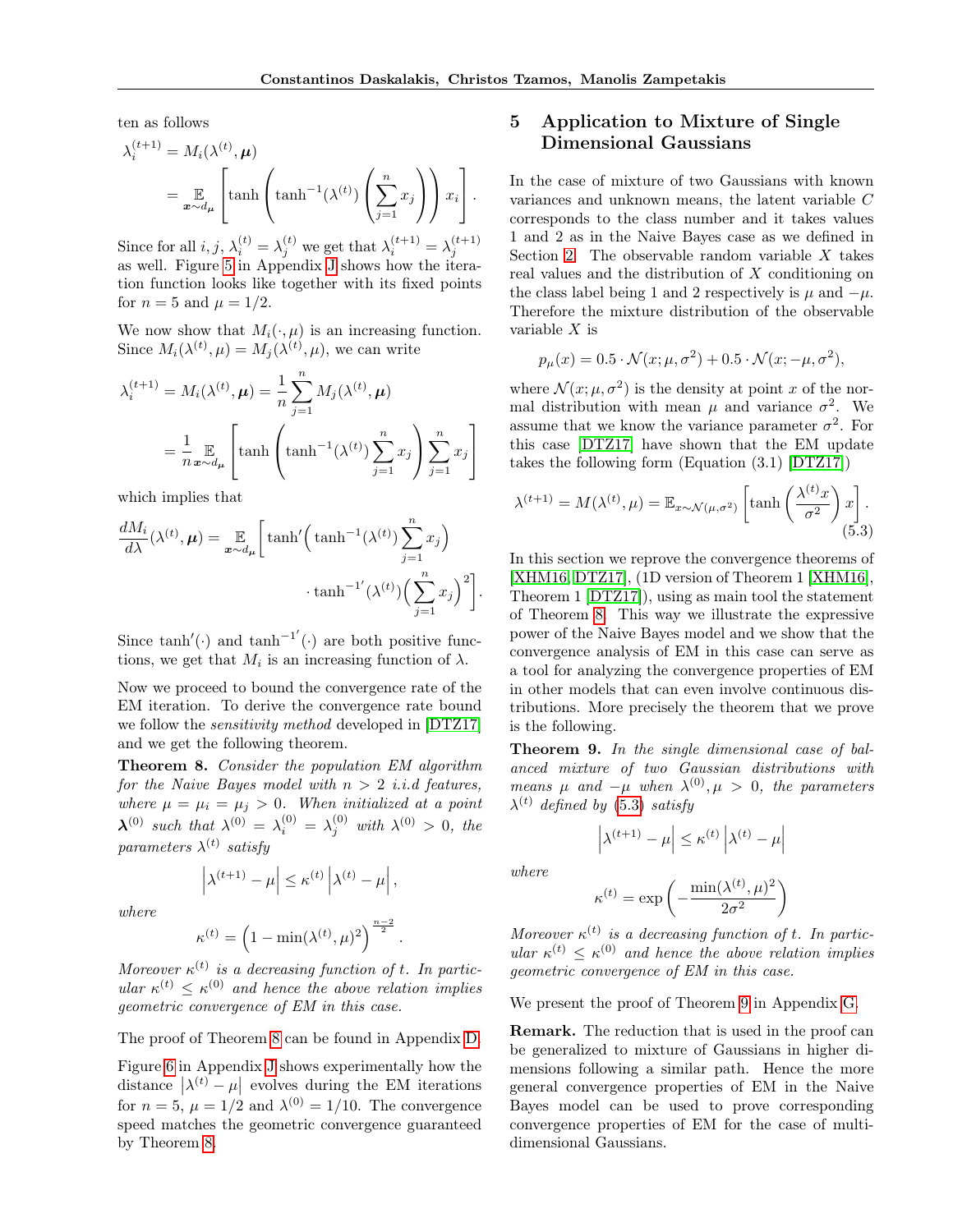## <span id="page-5-0"></span>6 Cases of Slow Convergence

In the previous section, we considered the scenario where both the mean vector and our initial guess have identical coordinates, i.e.  $\mu_i = \mu_j$  and  $\lambda_i^{(0)} = \lambda_j^{(0)}$ . We saw that in this case the EM algorithm converges to the true parameters  $\mu$  geometrically and one would expect that such geometric convergence generalizes to other cases where coordinates may not be equal.

Unfortunately, this is not true as we show in this Section. We provide a counter-example where the convergence of EM is extremely slow even when all means are identical, i.e.  $\mu_i = \mu_j$  and the initial vector  $\lambda^{(0)}$  is such that all coordinates but one are equal. Figure [7](#page--1-1) in Appendix [J](#page--1-0) shows the execution of EM algorithm for  $n = 5, \mu = (1/10, 1/10, 1/10, 1/10, 1/10)$  and different initial guesses of the form  $(\lambda_1, \lambda_2, \lambda_2, \lambda_2, \lambda_2)$ .

Such slow convergence cannot be avoided simply by random initialization. Figure [8](#page--1-12) presented in Appendix [J,](#page--1-0) shows that even with random initialization there is high probability that the EM algorithm will reach a region of slow convergence even when all  $\mu_i$ 's are equal. In the more typical case (a), the algorithm seems to get stuck in local optima and not move from those at all. Even in the less typical scenario that the execution of the algorithm behaves like case (b) we can see that after a couple of iterations the convergence to the fixed point still becomes slow. This illustrates that the EM algorithm might not converge very quickly when initialized with a guess that belongs to some bad region of the space. Moreover, the size of this bad region is big enough so that with random initialization we end up in this region with high probability.

To further argue about the size of that region. We run in parallel 100 EM executions with random initialization and we plot the distribution of the distances of  $\lambda^{(t)}$  from  $\mu$  for several time steps t. The results are shown in Figure [9](#page--1-2) presented in Appendix [J.](#page--1-0)

As we can see in Figure [9](#page--1-2) there is a small decrease on the distance from the optimum, when we go from step  $t = 4$  to the step  $t = 10$  as shown in part (a) of the figure. But as we can see in part (b) of the figure the improvement is very small from step  $t = 10$  to step  $t = 20$  and most of the mass of histogram has not been moved at all.

In the next section, we show how to properly initialize the EM algorithm to achieve fast convergence.

## <span id="page-5-3"></span>7 Pre-Training EM via "Power EM"

As we saw in Section [6](#page-5-0) the Expectation-Maximization algorithm may get stuck in regions of very slow convergence even in very simple cases of Naive Bayes models. One of our main contributions in this paper is proposing a canonical initialization procedure that brings EM to a region of fast convergence. We do this by bootstrapping EM itself to identify a good initial point. We show that running EM starting from a point of small norm brings the algorithm to a subspace where convergence is fast. In particular, we show that, in the general Naive Bayes model that we are studying, the EM iteration [\(2.1\)](#page-2-1) is in fact, asymptotically as the norm of the iterate  $\lambda^{(t)}$  goes to 0, a power iteration on the covariance matrix of the distribution. We show how this can serve as a crucial initialization procedure identifying a good subspace on which to run EM, avoiding regions of slow convergence. We call the pretraining approach of running EM with a small-normiterate "Power EM."

<span id="page-5-1"></span>Theorem 10 (Power EM). Consider the population EM update of equation [\(2.1\)](#page-2-1) for the Naive Bayes model. For notational convenience denote by  $\lambda$  and  $\lambda'$  the iterates before and after the update. Then:

<span id="page-5-4"></span>
$$
\boldsymbol{\lambda}' = k \cdot \mathop{\mathbb{E}}_{\boldsymbol{x} \sim p_{\mu}} \left[ \left( \boldsymbol{x} - \frac{1}{k} \cdot \mathbf{1} \right) \cdot \boldsymbol{x}^{\mathrm{T}} \right] \cdot \boldsymbol{\lambda} \pm O(k \cdot ||\boldsymbol{\lambda}||_{1}^{3}), \tag{7.4}
$$

as  $||\lambda||_1$  → 0. Notice that  $\mathbb{E}_{\bm{x} \sim p_{\bm{\mu}}} [( \bm{x} - \frac{1}{k} \cdot \bm{1}) \cdot \bm{x}^{\mathrm{T}} ]$  is the covariance matrix of  $p_{\mu}$ , and that Eq [\(7.4\)](#page-5-4) becomes a power iteration as  $||\boldsymbol{\lambda}||_1 \rightarrow 0$ .

We present the proof of Theorem [10](#page-5-1) in Appendix [E.](#page--1-13)

Next we show that the principal eigenvector of the covariance matrix  $\mathbb{E}_{\bm{x} \sim p_{\bm{\mu}}} [( \bm{x} - \frac{1}{k} \cdot \bm{1} ) \cdot \bm{x}^{\text{T}} ]$  is  $\bm{\mu}$ .

<span id="page-5-5"></span>**Lemma 3.** Whenever  $\|\mu_i\|_2 = \|\mu_j\|_2 > 0$  for all  $i, j$ , the principal eigenvector of the covariance matrix  $\mathbb{E}_{\bm{x} \sim p_{\bm{\mu}}} [( \bm{x} - \frac{1}{k} \cdot \mathbf{1}) \cdot \bm{x}^{\mathrm{T}} ]$  is  $\bm{\mu}$ . Moreover, the ratio of the largest to second-largest eigenvalue is at least  $1 + \frac{1}{k}(n-1) \|\boldsymbol{\mu}_1\|_2^2.$ 

The proof of Lemma [3](#page-5-5) can be found in Appendix [F.](#page--1-14)

### <span id="page-5-2"></span>7.1 Power Pretrained EM

In this section we propose a pretraining step of EM that is based on Theorem [10](#page-5-1) and Lemma [3.](#page-5-5) We prove that this pretraining step brings EM to a region of geometric convergence, avoiding the slow convergence region presented in Section [6.](#page-5-0) The pretraining steps of our algorithm is a bootstrapping step of EM itself. We call the bootstrapped EM algorithm "Power Pretrained EM".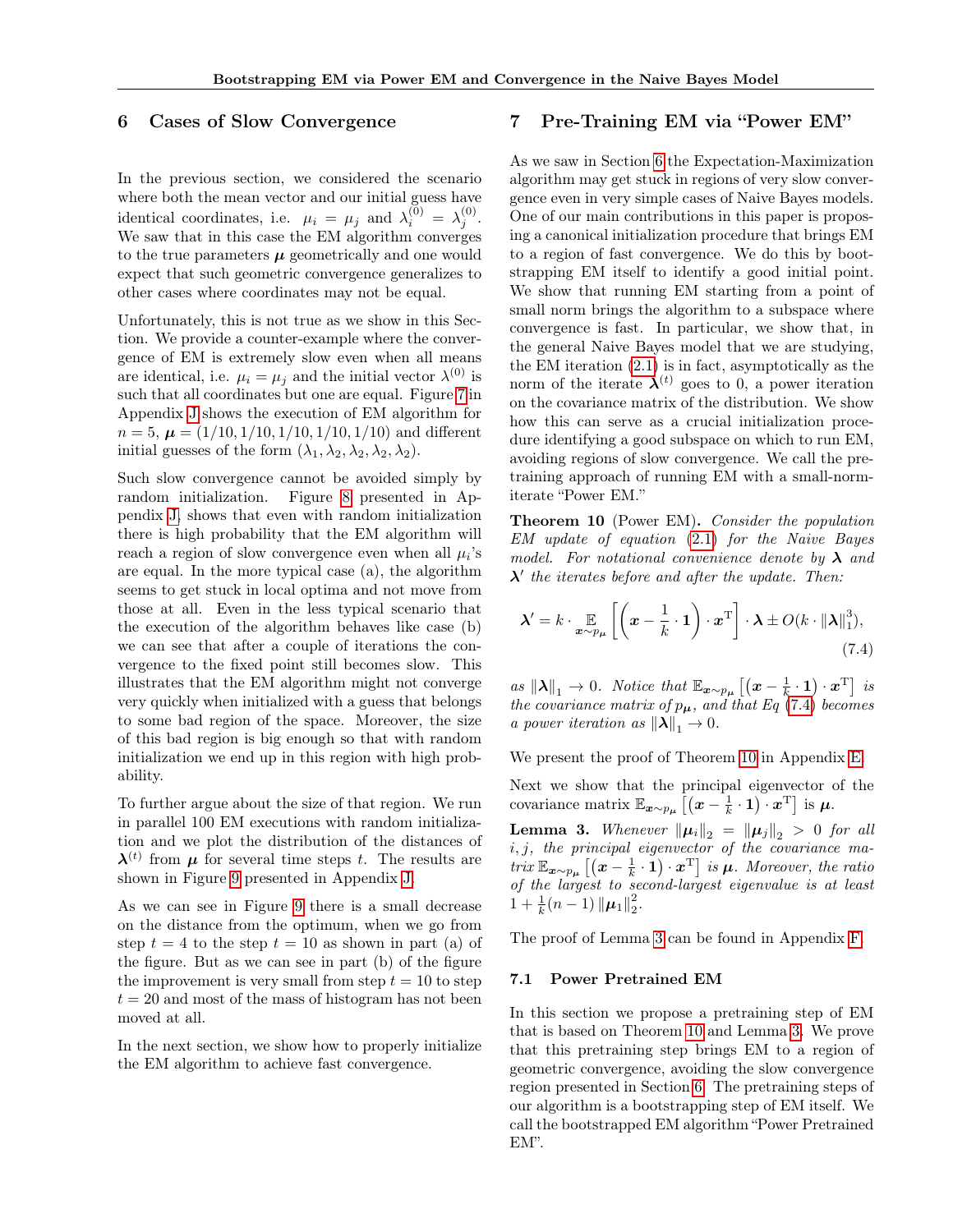### Power Pretrained EM  $(L)$

- 1. Choose  $v$  uniformly at random from  $[0, 1]^n$  and set  $\tilde{\boldsymbol{\lambda}}^{(0)} = s\boldsymbol{v}$  where  $s = \frac{1}{k\|\boldsymbol{v}\|_1}$ .
- 2. Run EM starting from  $\tilde{\boldsymbol{\lambda}}^{(0)}$  for  $L$  steps to get an estimate  $\tilde{\lambda}^{(L)}$ .
- 3. Set  $\boldsymbol{\lambda}^{(0)} = \frac{1}{s}\tilde{\boldsymbol{\lambda}}^{(L)}$  and run EM starting from this point until it converges.

Combining Theorem [10](#page-5-1) with some robust version of Theorem [8](#page-4-0) we can get the following theorem for the convergence of Power Pretrained EM to the correct parameters in the case of many i.i.d. features.

<span id="page-6-0"></span>Theorem 11. Consider a balanced two-class Naive Bayes model with  $n$  binary features having the same mean  $\mu_i = \mu \in (\delta, 1 - \delta)$ . Suppose we run the Power Pretrained EM with  $L \geq \frac{\log(n/\varepsilon)}{\log(1+(n-1))}$  $\frac{\log(n/\varepsilon)}{\log(1+(n-1)\delta)}$  for some  $\varepsilon > 0$ and initial estimate  $\tilde{\boldsymbol{\lambda}}^{(0)}$  chosen uniformly at random from  $[-1,1]^n$ . Let also  $\boldsymbol{\lambda}^{(t)}$  the estimates of  $\boldsymbol{\mu}$  while iterating step 3. of Power Pretrained EM. Then, with high probability at least  $1/\text{poly}(n)$ , it holds that

$$
\left\|\boldsymbol{\lambda}^{(t+1)}-\boldsymbol{\mu}\right\| \leq \kappa \cdot \left\|\boldsymbol{\lambda}^{(t)}-\boldsymbol{\mu}\right\|+\varepsilon
$$

with  $\kappa = (1 - \delta)^{\frac{n-2}{2}}$ . This implies that  $\|\boldsymbol{\lambda}^{(t)} - \boldsymbol{\mu}\|$  –  $rac{\varepsilon}{1-\kappa}$  geometrically converges to 0 with rate  $\kappa$ .

The proof of Theorem [11](#page-6-0) is deferred to Appendix [H.](#page--1-6)

We now also verify Theorem [11](#page-6-0) experimentally by running the Power Pretrained EM starting from exactly the same initial guesses that we used to derive the bad instances of the EM algorithm before. For the comparison to be fair we use the same total number of EM iteration as we used before. That is the number of iterations of both step 2. and step 3. of Power Pretrained EM that we use are equal to the total number of iterations of the original EM. We only need to decide the parameter  $L$  of Power Pretrained EM for which we try several values. The results are summarized in Figure [10](#page--1-15) in Appendix [J](#page--1-0)

These results are exactly what we would expect from the Theorem [11.](#page-6-0) The effect of the pretraining step is pretty clear from the figures  $(a) - (c)$ . In  $(a)$ , when  $L = 10$  the step 2. of Power Pretrained EM hasn't converge yet to the direction of  $\mu$  and we observe the same bad behavior as with the original EM algorithm. Although the situation is better for  $L = 30$  still the vector  $\tilde{\lambda}^{(L)}$  is not yet perfectly aligned with  $\mu$  and the progress towards the fixed point vanishes very quickly. Finally for  $L = 60$  step 2. of Power Pretrained EM has converge and hence our iteration is equivalent with the single dimensional iteration presented in Section [4.](#page-3-2)

The same effect takes place in the figures (d)-(f) too although in this case step 2. of Power Pretrained EM seems to have converged even for  $L = 30$ .

From the simulations we conclude that even in the easier instances of the original EM algorithm the Power Pretrained EM increases the efficiency and hence it is a good policy to do this pretraining step of EM in any case.

To also validate the robustness of the effects presented in Figure [10](#page--1-15) we compute the distribution of estimates after some steps of both the original EM and the Power Pretrained EM and we compare them in Figure [11.](#page--1-16)

#### 7.2 Convergence for Non-Identical Means

In the case of more than two binary features the theoretical analysis we followed so far does not apply exactly the same way. The main difficulty that we face is that now the principal eigenvector of the covariance matrix of the mixture is not  $\mu$  and hence the advantage that we get from the pretraining step is not clear and easy to prove. For this reason we experimentally justify the improvement of Power Pretrained EM versus the original EM. As we will see the efficiency of the algorithm increases very much and similar phenomena with the identical mean - non identical guess case happen. This verifies also our intuition that the analysis of the later case gives a lot of information for the behaviour of EM in this more general case.

Since the case with non-identical means is strictly more general and difficult than the case with identical means we don't need to present more experimental evidence that the EM performs poorly in this case. Indeed we can see similar execution with the identical mean case. This is illustrated in the next figure



Figure 3: This figure shows the most typical scenario that can be observed when running EM with random initialization for  $n = 5$  and  $\mu =$ (0.053, 0.16, 0.09, 0.13, 0.06). When we say random initialization we mean again that  $\lambda^{(0)}$  is picked uniformly at random from  $[0, 1]^n$ .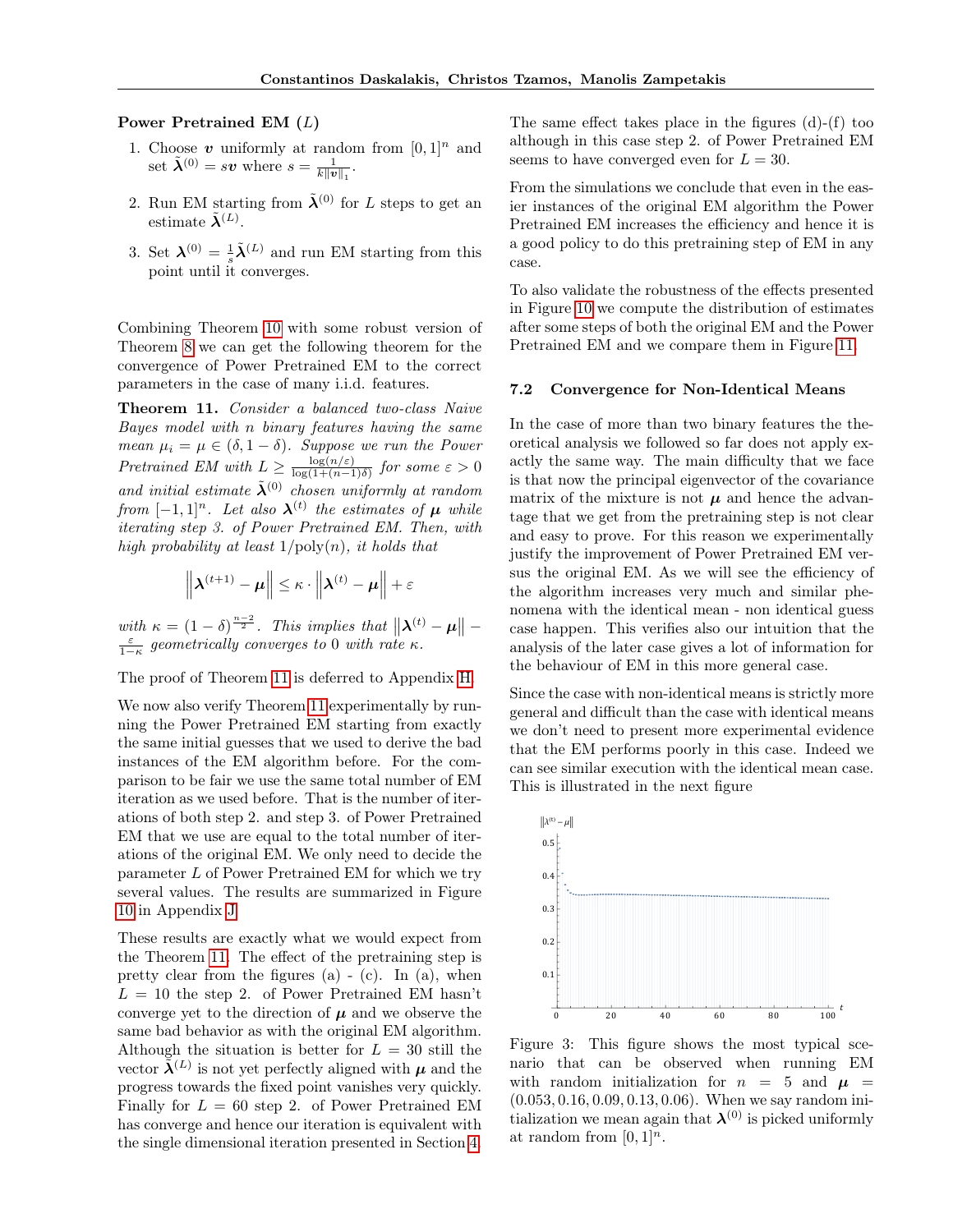We now directly apply the Power Pretrained EM algorithm and the results are shown in the next figure and in more detail in Figure [13](#page--1-3) presented in Appendix [J,](#page--1-0) where we used different values of the parameter  $L$  the same way as we did in the previous section.



Figure 4: This figure shows the comparison between the execution of the original EM and the Power Prentrained EM for the same initial estimation. The Power Pretrained EM is used with paramter  $L = 60$ , the number of features is  $n = 5$  and the real means of the model are  $\mu = (0.053, 0.16, 0.09, 0.13, 0.06)$ .

The situation in this case is pretty similar to the corresponding case in the previous section and we can derive the same conclusions as before. The only difference is that although the Power Pretrained EM reduces the error of the algorithm very much it does not succeeds to vanish it completely. The reason is that even when the power method converges as we said the principal eigenvector of the covariance matrix is not parallel to  $\mu$ . Hence the direction that we ended up with is not perfect as it was in the previous section but has a small error that appears also in our final error. But still the a huge part of the error was reduced and the main difficulty of the instance is captured and that's why we get this great improvement using Power Pretrained EM instead of the original algorithm. Finally, we illustrate the robustness of our results even in this case of non-identical means in Figure [14](#page--1-17) of Appendix [J.](#page--1-0)

## 8 Convergence with Finite Samples

While our theoretical results stated above pertain to the population EM algorithm, we can exploit our analysis to obtain finite sample statements of our results. We show a general statement that allows us to convert result for the population model to a result with finite samples that achieves error rate  $O(\frac{n}{\sqrt{N}})$  with N samples.

When we have access to finite number of samples from a balanced Naive Bayes model with two-classes and

*n* binary features having means  $\mu$  and  $-\mu$ , the finite sample EM iteration takes the following form

<span id="page-7-6"></span>
$$
\tilde{\boldsymbol{\lambda}}^{(t+1)} = \bar{M}(\tilde{\boldsymbol{\lambda}}) = \frac{1}{N} \sum_{i=1}^{N} \tanh\left(\tanh^{-1}(\tilde{\boldsymbol{\lambda}}^{(t)}) \cdot \boldsymbol{x}_{i}\right) \boldsymbol{x}_{i}.
$$
\n(8.5)

For this case we show the following theorem.

<span id="page-7-7"></span>Theorem 12. Consider the finite sample Naive Bayes  $EM$  algorithm for a setting with two-classes and n binary features having means  $\mu$  and  $-\mu$ , respectively. Moreover, suppose that there exists a region  $\Lambda$  and constants  $\kappa, \varepsilon \geq 0$  such that for all  $\boldsymbol{\lambda}^{(0)} \in \Lambda$ , it holds that the population iteration of  $EM$  given by  $(2.2)$  satisfies  $\boldsymbol{\lambda}^{(t)} \in \Lambda$  and

$$
\left\|\boldsymbol{\lambda}^{(t+1)}-\boldsymbol{\mu}\right\|\leq \kappa\left\|\boldsymbol{\lambda}^{(t)}-\boldsymbol{\mu}\right\|+\varepsilon.
$$

Then, the EM algorithm with  $N$  samples, whose iteration is given by  $(8.5)$ , converges to a point  $\mu^*$ , such that  $\|\boldsymbol{\mu} - \boldsymbol{\mu}^*\| \leq \frac{\varepsilon}{1-\kappa} + \tilde{O}(\frac{n}{\sqrt{N}}).$ 

The proof of Theorem [12](#page-7-7) is given in Appendix [I.](#page--1-18)

## References

- <span id="page-7-3"></span>[BWY14] Sivaraman Balakrishnan, Martin J Wainwright, and Bin Yu. Statistical guarantees for the EM algorithm: From population to sample-based analysis. arXiv preprint arXiv:1408.2156, 2014.
- <span id="page-7-2"></span>[CH08] Stéphane Chrétien and Alfred O Hero. On EM algorithms and their proximal generalizations. ESAIM: Probability and Statistics, 12:308–326, 2008.
- <span id="page-7-1"></span>[DLR77] Arthur P Dempster, Nan M Laird, and Donald B Rubin. Maximum likelihood from incomplete data via the EM algorithm. Journal of the royal statistical society. Series B (methodological), pages 1–38, 1977.
- <span id="page-7-0"></span>[DTZ17] Constantinos Daskalakis, Christos Tzamos, and Manolis Zampetakis. Ten Steps of EM Suffice for Mixtures of Two Gaussians. In the 30th Annual Conference on Learning Theory (COLT), 2017.
- <span id="page-7-4"></span>[NIP16] NIPS. Workshop on nonconvex optimization for machine learning: Theory and practice. Berlin, Germany, 2016.
- <span id="page-7-5"></span>[RST<sup>+</sup>03] Jason D Rennie, Lawrence Shih, Jaime Teevan, David R Karger, et al. Tackling the poor assumptions of naive bayes text classifiers. In *ICML*, volume 3, pages 616–623. Washington DC), 2003.